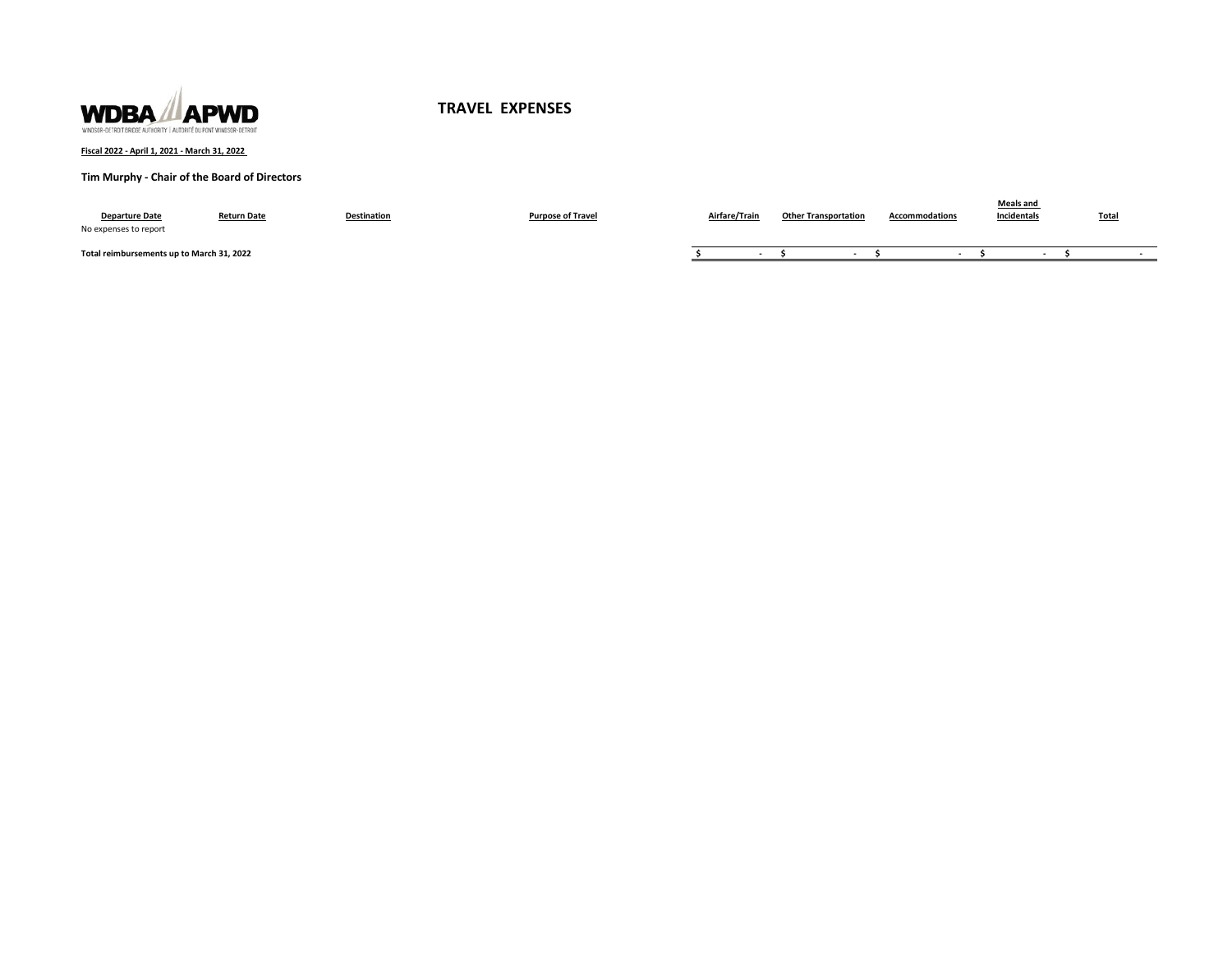

**Fiscal 2022 - April 1, 2021 - March 31, 2022** 

### **Dwight Duncan - Former Chair of the Board of Directors**

| <b>Departure Date</b><br>No expenses to report | <b>Return Date</b> | Destination | <b>Purpose of Travel</b> | Airfare/Train | Other<br>Transportation | <b>Accommodations</b> | Meals and<br>Incidentals | Total |
|------------------------------------------------|--------------------|-------------|--------------------------|---------------|-------------------------|-----------------------|--------------------------|-------|
| Total reimbursements up to March 31, 2022      |                    |             |                          |               |                         |                       |                          |       |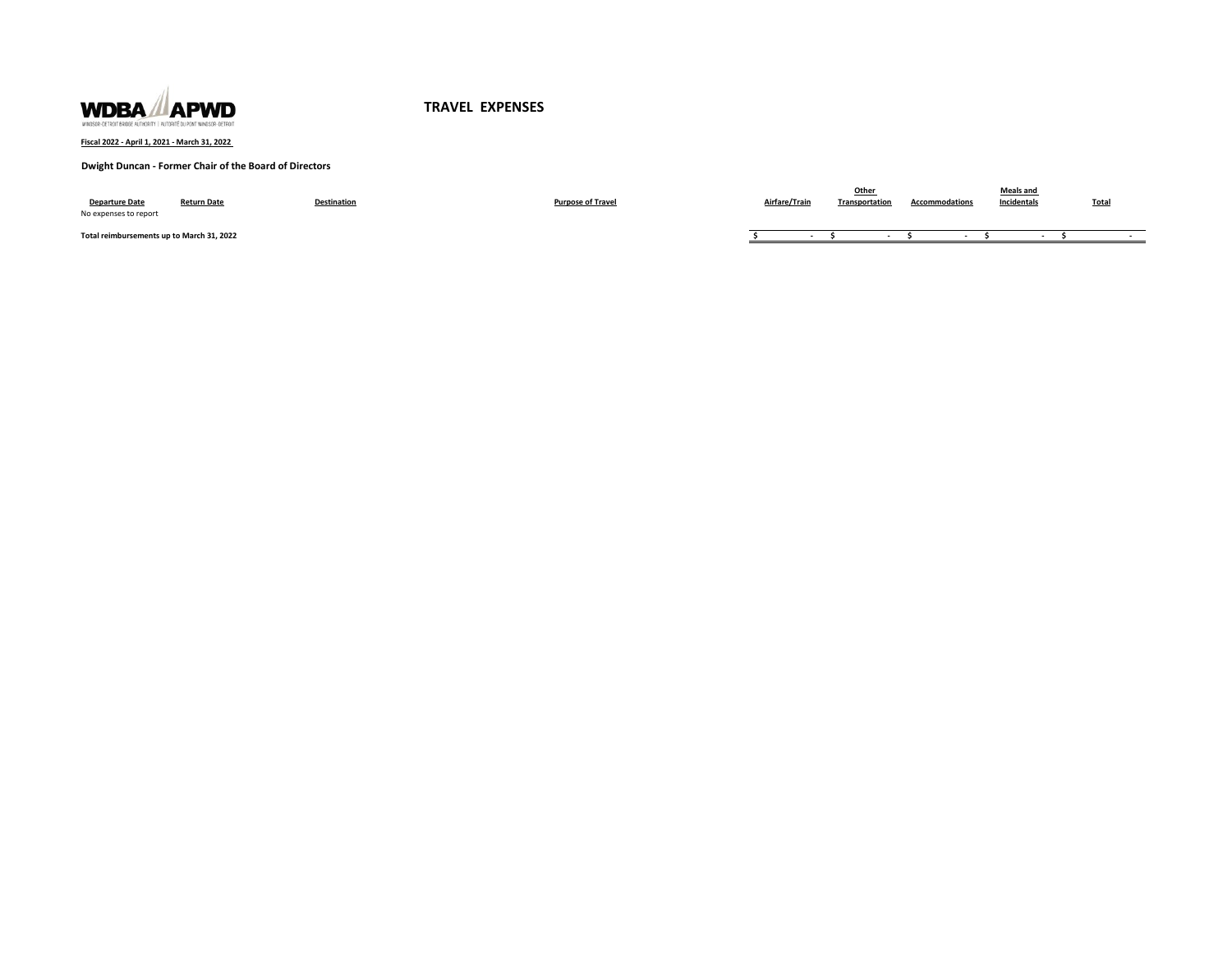

### **Fiscal 2022 - April 1, 2021 - March 31, 2022**

#### **Bryce Phillips - Chief Executive Officer**

|                       |             |                                                               |                                         |                          |               |  | Other          |                       | <b>Meals and</b> |          |
|-----------------------|-------------|---------------------------------------------------------------|-----------------------------------------|--------------------------|---------------|--|----------------|-----------------------|------------------|----------|
| <b>Departure Date</b> | Return Date | Destination                                                   |                                         | <b>Purpose of Travel</b> | Airfare/Train |  | Transportation | <b>Accommodations</b> | Incidentals      | Total    |
| 1-Jun-21              | 30-Jun-21   | Detroit, MI                                                   | Local Travel for the month of June 2021 |                          |               |  | 76.57          |                       | 25.89            | 102.46   |
| 1-Jul-21              | 31-Jul-21   | Windsor, ON & Detroit, MI                                     | Local Travel for the month of July 2021 |                          |               |  | 32.18          |                       | 50.72            | 82.90    |
| 30-May-22             | 3-Jun-22    | Mackinac Island, MI USA                                       | To attend Conference                    |                          |               |  |                | 3.265.26              |                  | 3,265.26 |
|                       |             |                                                               |                                         |                          |               |  |                |                       |                  |          |
|                       |             | Total reimbursem Total reimbursements up to February 28, 2022 |                                         |                          |               |  | 108.75         | 3.265.26              | 76.61            | 3.450.62 |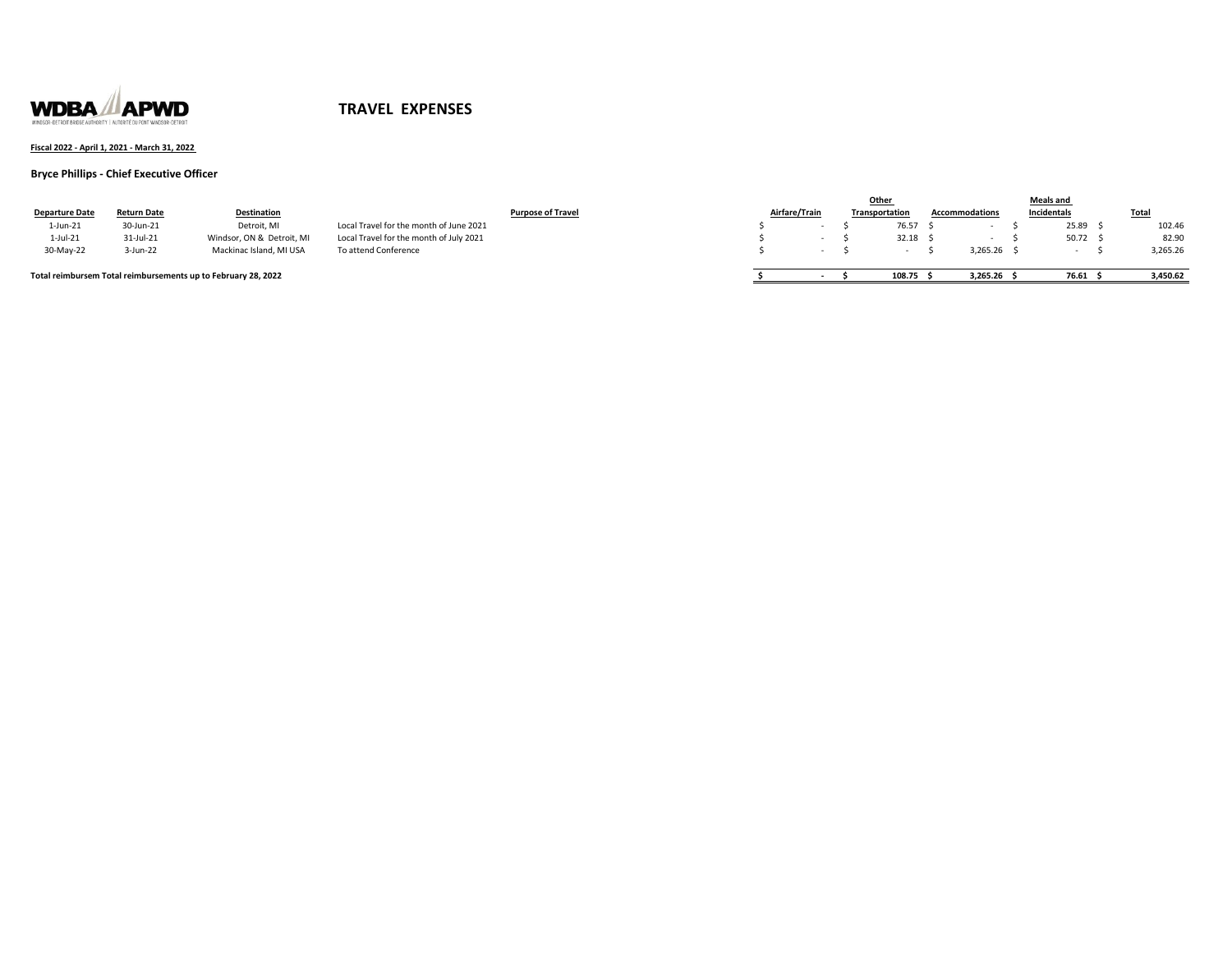

### **Fiscal 2022 - April 1, 2021 - March 31, 2022**

#### **Andre Juneau - Director**

|                                           |                    |             |                                                    |               | Other                 |                       | Meals and   |              |
|-------------------------------------------|--------------------|-------------|----------------------------------------------------|---------------|-----------------------|-----------------------|-------------|--------------|
| <b>Departure Date</b>                     | <b>Return Date</b> | Destination | <b>Purpose of Travel</b>                           | Airfare/Train | <b>Transportation</b> | <b>Accommodations</b> | Incidentals | <b>Total</b> |
| 23-Aug-21                                 | 25-Aug-21          | Windsor, ON | To attend board of directors meeting               | 1,040.16      | 177.23                | 296.16                | 199.40      | 1,712.95     |
| 23-Sep-21                                 | 24-Sep-21          | Windsor, ON | To attend committee and board of directors meeting | 1,731.44      | 89.30                 | 233.82                | 77.30       | 2,131.86     |
|                                           |                    |             |                                                    |               |                       |                       |             |              |
| Total reimbursements up to March 31, 2022 |                    |             |                                                    | 2,771.60      | 266.53                | 529.98                | 276.70      | 3.844.81     |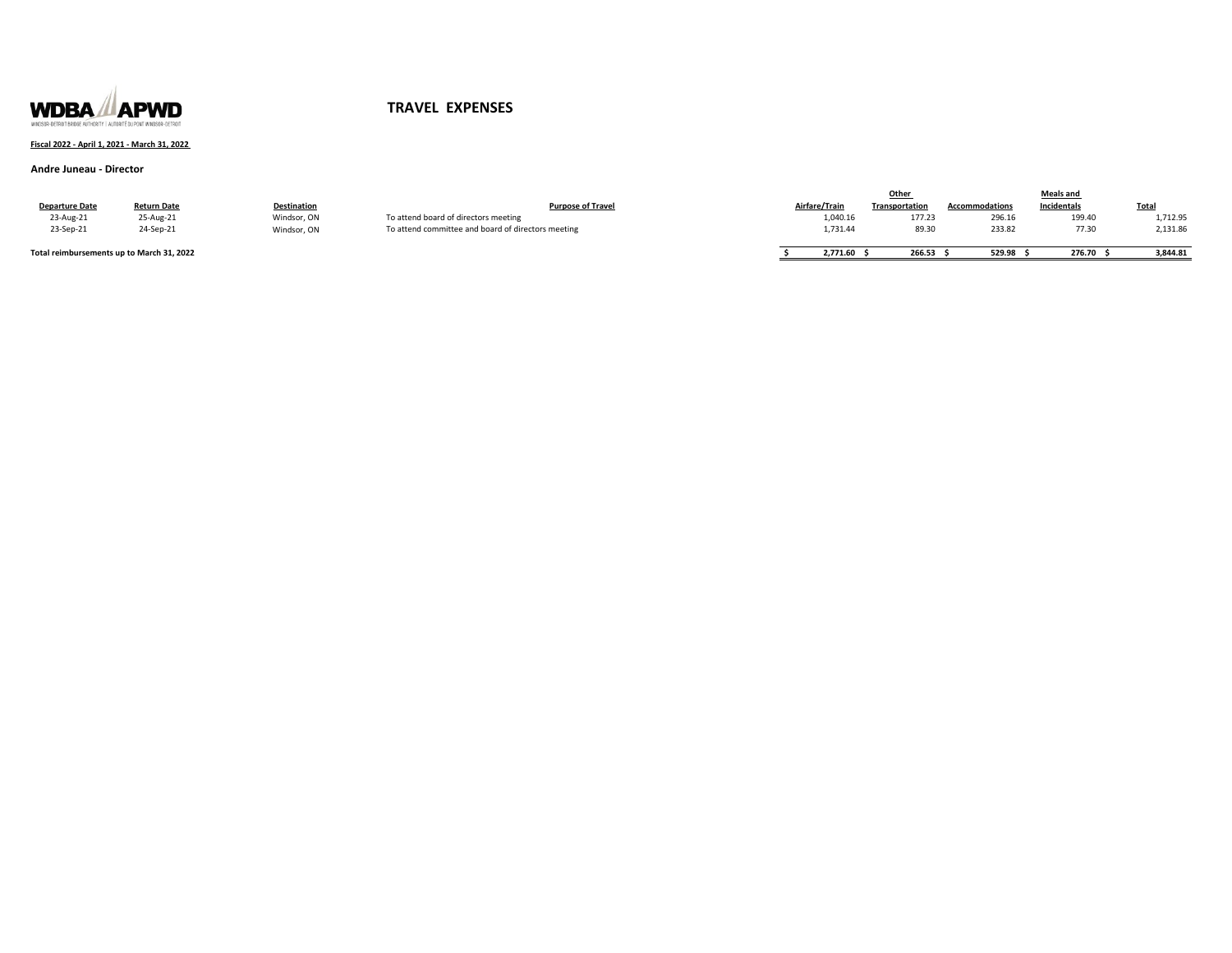

### **Fiscal 2022 - April 1, 2021 - March 31, 2022**

#### **Karla Avis - Director**

| <b>Departure Date</b><br>No expenses to report | <b>Return Date</b> | Destination | <b>Purpose of Travel</b> | Airfare/Train | Other<br>Transportation | <b>Accommodations</b> | <b>Meals and</b><br>Incidentals | <b>Total</b> |
|------------------------------------------------|--------------------|-------------|--------------------------|---------------|-------------------------|-----------------------|---------------------------------|--------------|
|                                                |                    |             |                          |               |                         |                       |                                 |              |

**Total reimbursements up to March 31, 2022**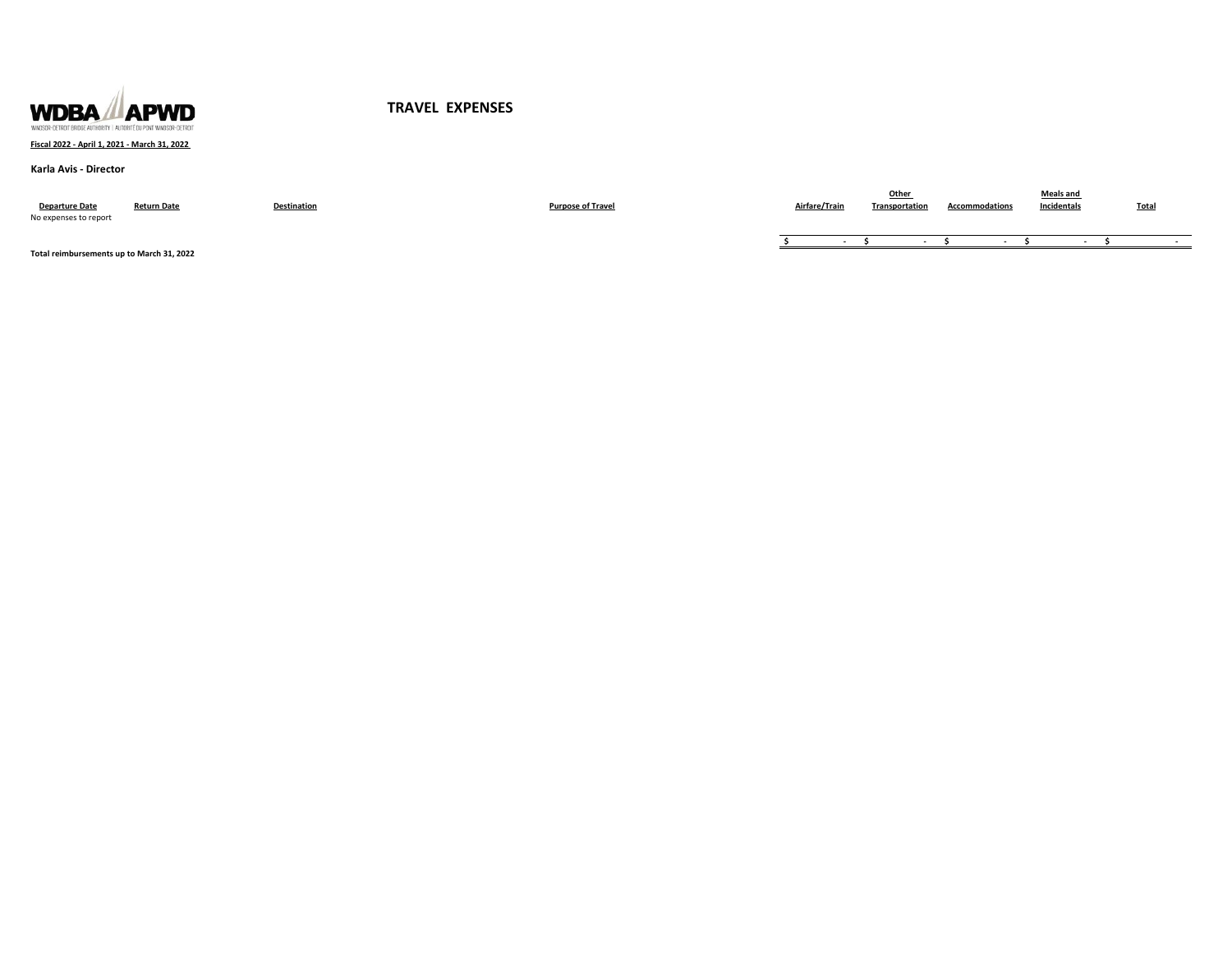

### **Fiscal 2022 - April 1, 2021 - March 31, 2022**

#### **Judi Cohen - Director**

|                                           |                    |                         |                                                     |               | Other                 |                       | <b>Meals and</b> |              |
|-------------------------------------------|--------------------|-------------------------|-----------------------------------------------------|---------------|-----------------------|-----------------------|------------------|--------------|
| <b>Departure Date</b>                     | <b>Return Date</b> | <b>Destination</b>      | <b>Purpose of Travel</b>                            | Airfare/Train | <b>Transportation</b> | <b>Accommodations</b> | Incidentals      | <b>Total</b> |
| 30-May-22                                 | 3-Jun-22           | Mackinac Island, MI USA | To attend Conference                                |               |                       | 1,082.50              |                  | 1,082.50     |
| 23-Aug-21                                 | 24-Aug-21          | Windsor, ON             | To attend Board of Directors and committee meetings | 755.12        | 93.00                 | 158.65                | 139.40           | 1,146.17     |
| Total reimbursements up to March 31, 2022 |                    |                         |                                                     | 755.12        | 93.00                 | 1.241.15              | 139.40           | 2.228.67     |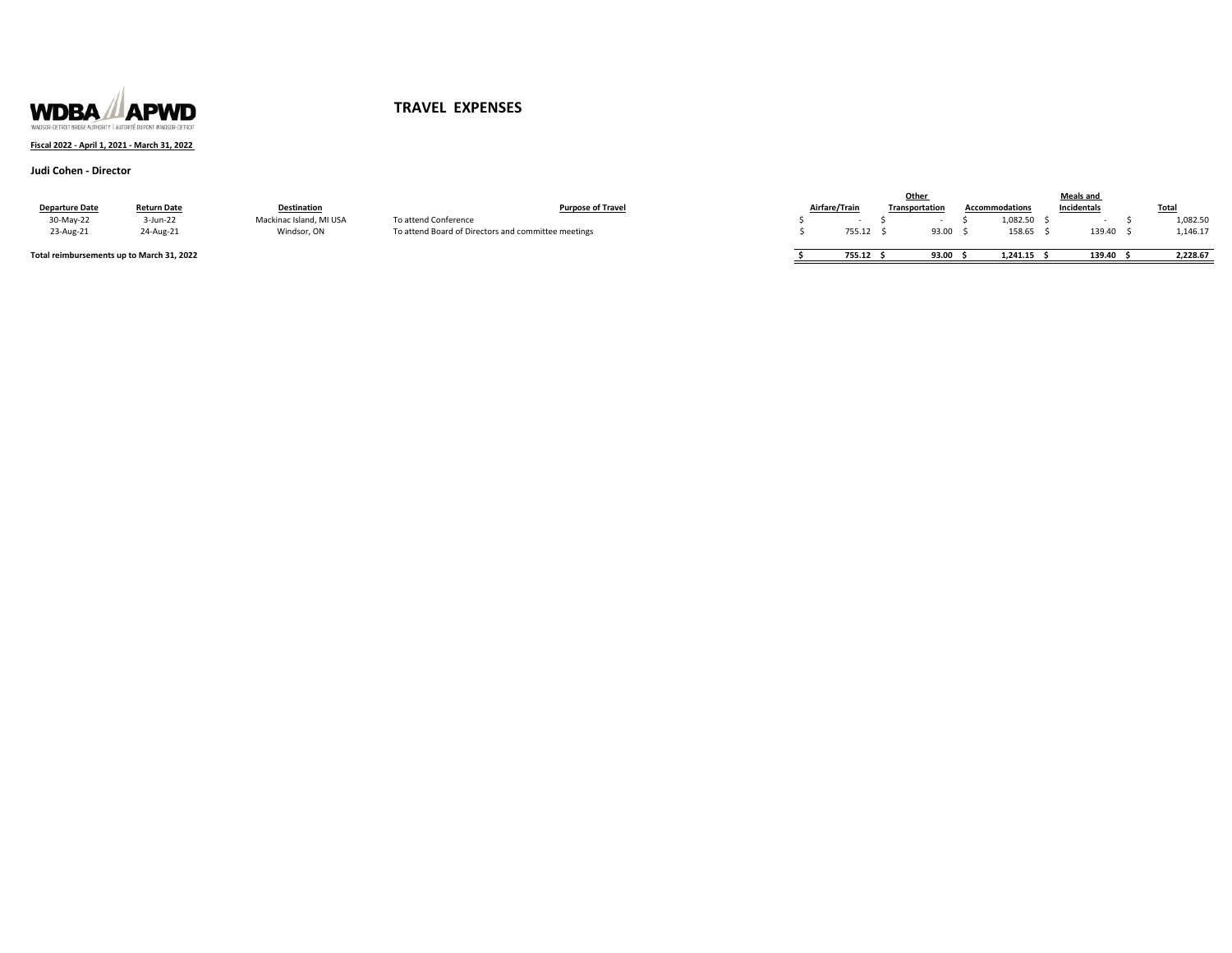

### **Fiscal 2022 - April 1, 2021 - March 31, 2022**

### **Shelly Cunningham - Director**

|                                           |                    |             |                                                     |               |  | Other                 |                       | <b>Meals and</b> |              |
|-------------------------------------------|--------------------|-------------|-----------------------------------------------------|---------------|--|-----------------------|-----------------------|------------------|--------------|
| <b>Departure Date</b>                     | <b>Return Date</b> | Destination | <b>Purpose of Travel</b>                            | Airfare/Train |  | <b>Transportation</b> | <b>Accommodations</b> | Incidentals      | <b>Total</b> |
| 23-Aug-21                                 | 24-Aug-21          | Windsor, ON | To attend Board of Directors and committee meetings |               |  | 484.50                | 174.82                | 160.75           | 820.07       |
| 23-Sep-21                                 | 24-Sep-21          | Windsor, ON | To attend Board of Directors meeting                |               |  | 484.50                | 112.40                | 174.82           | 771.72       |
| Total reimbursements up to March 31, 2022 |                    |             |                                                     |               |  | 969.00                | 287.22                | 335.57           | 1,591.79     |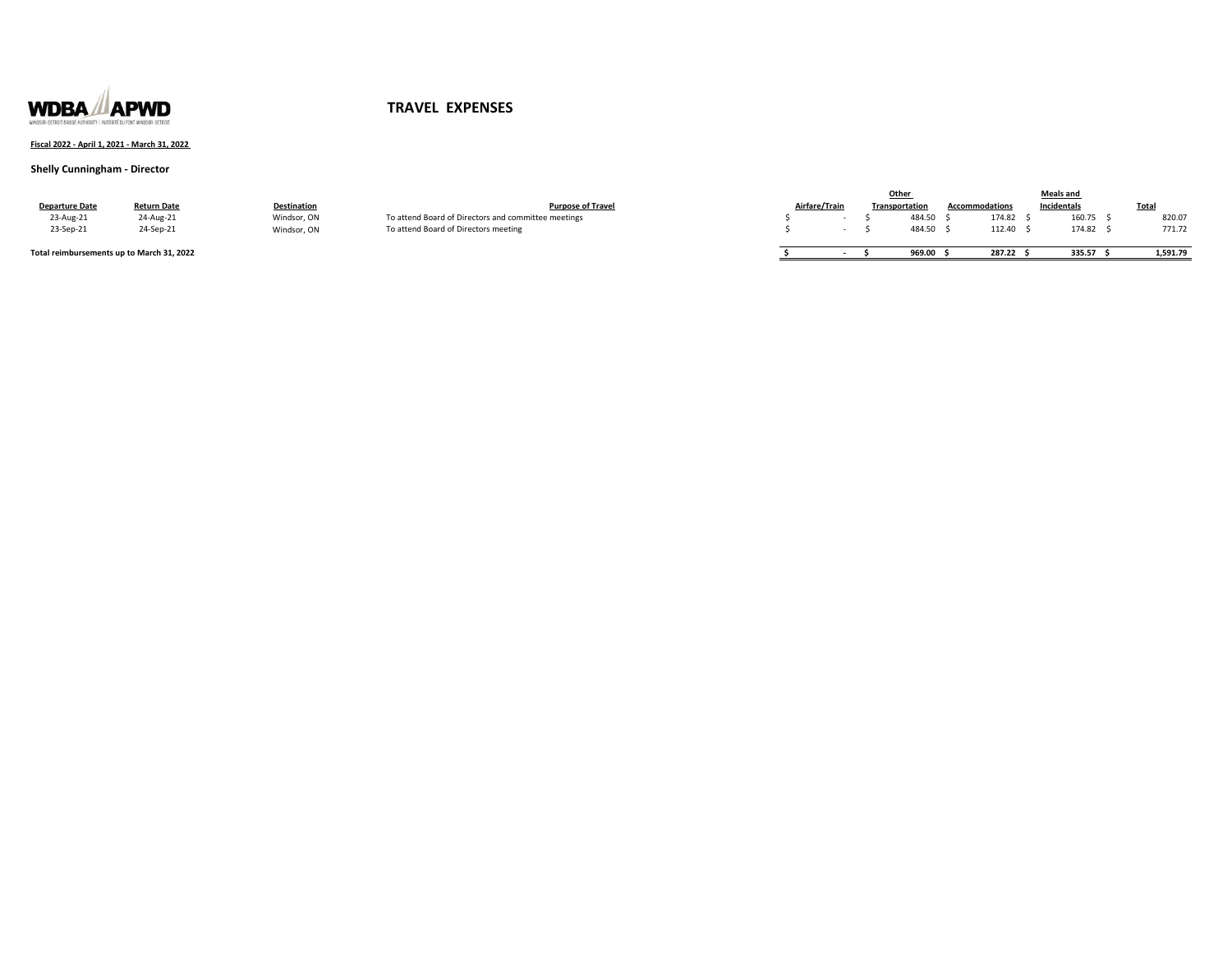

### **Fiscal 2022 - April 1, 2021 - March 31, 2022**

#### **Rishabh Malhotra - Director**

|                                           |                    |             |                    |                                                     |               | Othe.                 |                | Meals and   |              |
|-------------------------------------------|--------------------|-------------|--------------------|-----------------------------------------------------|---------------|-----------------------|----------------|-------------|--------------|
| <b>Departure Date</b>                     | <b>Return Date</b> |             | <b>Destination</b> | <b>Purpose of Travel</b>                            | Airfare/Train | <b>Transportation</b> | Accommodations | Incidentals | <b>Total</b> |
| 23-Aug-21                                 | 24-Aug-21          | Windsor, ON |                    | To attend Board of Directors and committee meetings | 1.642.52      | 138.12                | 155.97         | 181.85      | 2,118.46     |
| Total reimbursements un to March 31, 2022 |                    |             |                    |                                                     | 1.642.52      | 138.12                | 155.97         | 181.85      | 2.118.46     |

 **Braudi reimbursements up to March 31, 20**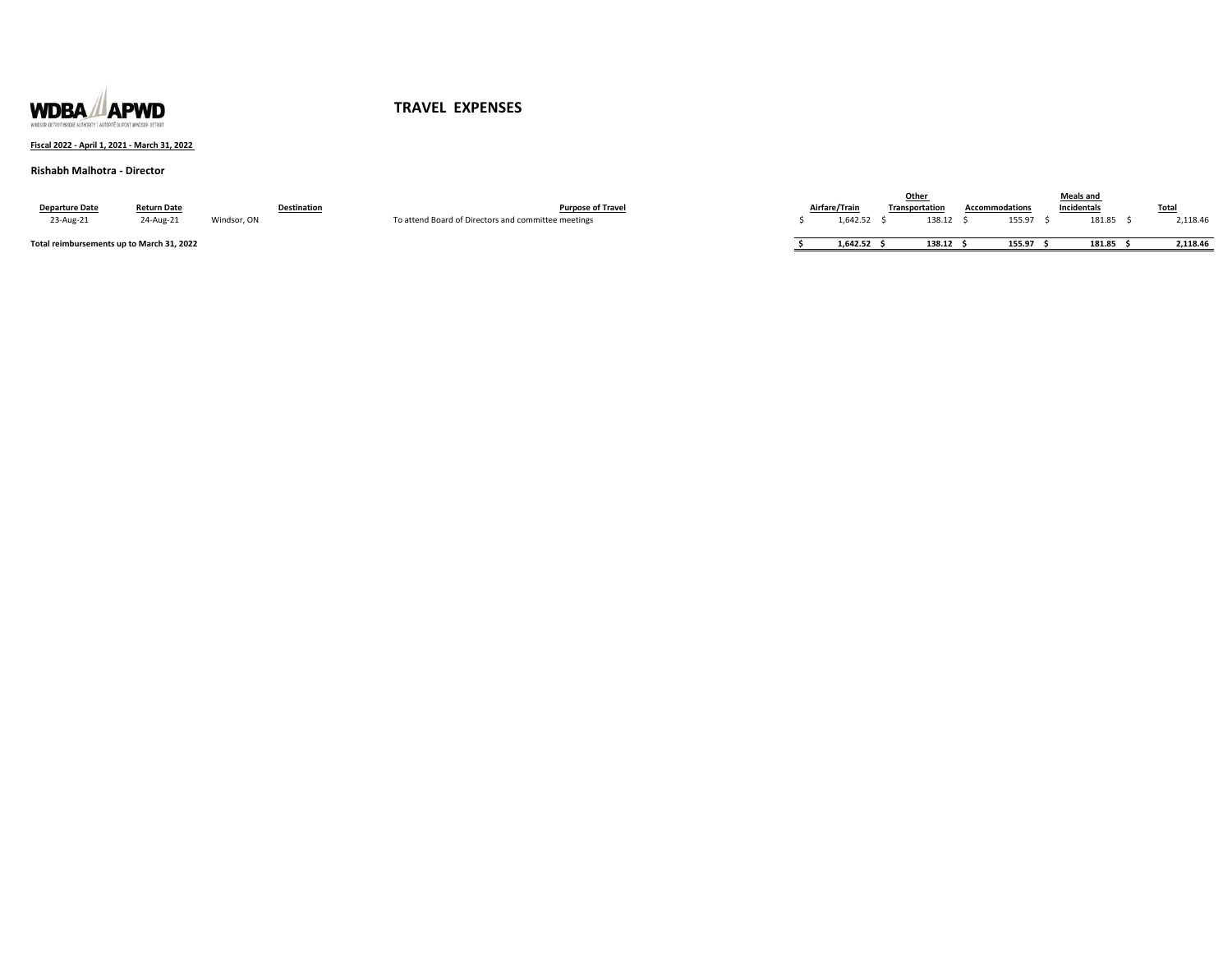

### **Fiscal 2022 - April 1, 2021 - March 31, 2022**

### **Marie Campagna - Director**

|                                                              |                    |                         |                      |                   |               | Other          |                       | <b>Meals and</b> |             |
|--------------------------------------------------------------|--------------------|-------------------------|----------------------|-------------------|---------------|----------------|-----------------------|------------------|-------------|
| <b>Departure Date</b>                                        | <b>Return Date</b> | Destination             |                      | 'urpose of Travel | Airfare/Trair | Transportation | <b>Accommodations</b> | Incidentals      | <b>Tota</b> |
| 30-May-22                                                    | -Jun-22            | Mackinac Island, MI USA | To attend Conference |                   |               |                | 1,082.50              |                  | 1,082.50    |
| Total reimbursemen Total reimbursements up to March 31, 2022 |                    |                         |                      |                   |               |                | 1,082.50              |                  | 1,082.50    |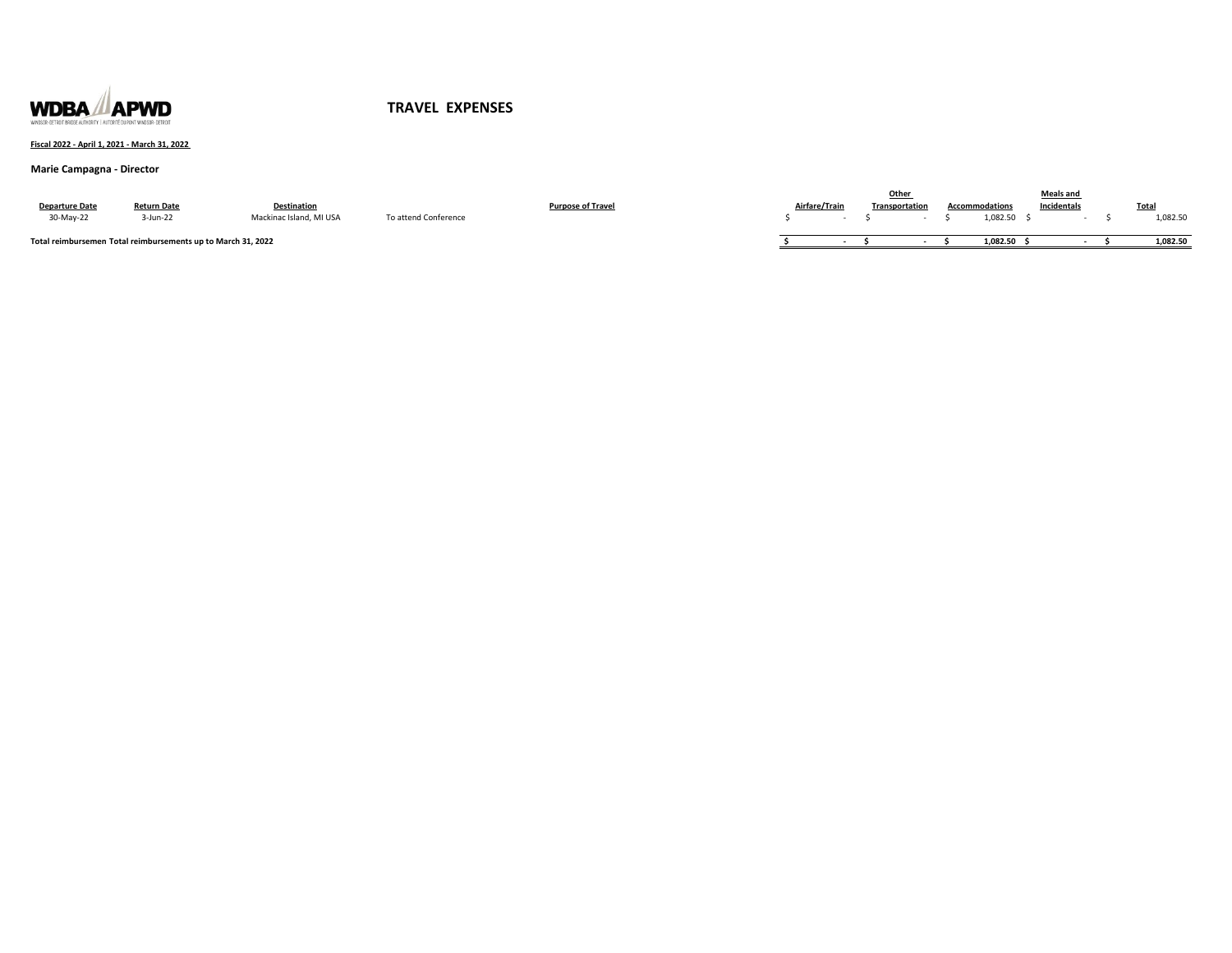

### **Fiscal 2022 - April 1, 2021 - March 31, 2022**

#### **Michael Muller - Director**

| <b>Departure Date</b><br>No expenses to report | <b>Return Date</b> | Destination | <b>Purpose of Travel</b> | Airfare/Train | Transportation | <b>Accommodations</b> | <b>Meals and</b><br>Incidentals | <b>Total</b> |
|------------------------------------------------|--------------------|-------------|--------------------------|---------------|----------------|-----------------------|---------------------------------|--------------|
| Total reimbursements up to March 31, 2022      |                    |             |                          |               |                |                       |                                 |              |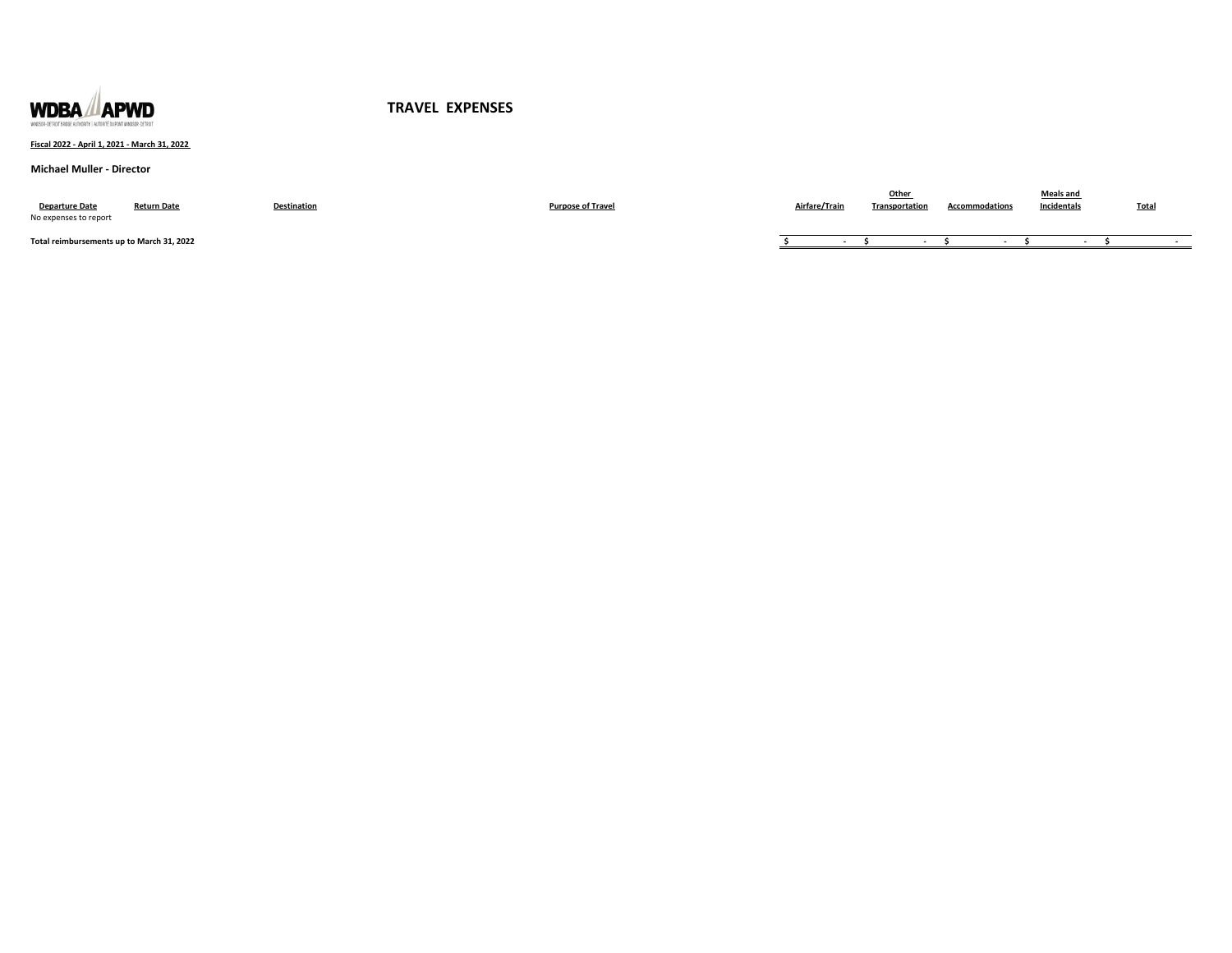

**Fiscal 2022 - April 1, 2021 - March 31, 2022** 

**Mike St. Amant - Chief Financial Administrative Officer**

| <b>Departure Date</b><br><b>Return Date</b><br>No expenses to report | <b>Destination</b> | <b>Purpose of Travel</b> | Airfare/Train | Other<br><b>Transportation</b> | <b>Accommodations</b> | <b>Meals and</b><br>Incidentals | <b>Total</b> |
|----------------------------------------------------------------------|--------------------|--------------------------|---------------|--------------------------------|-----------------------|---------------------------------|--------------|
| Total reimbursements up to March 31, 2022                            |                    |                          |               |                                |                       |                                 |              |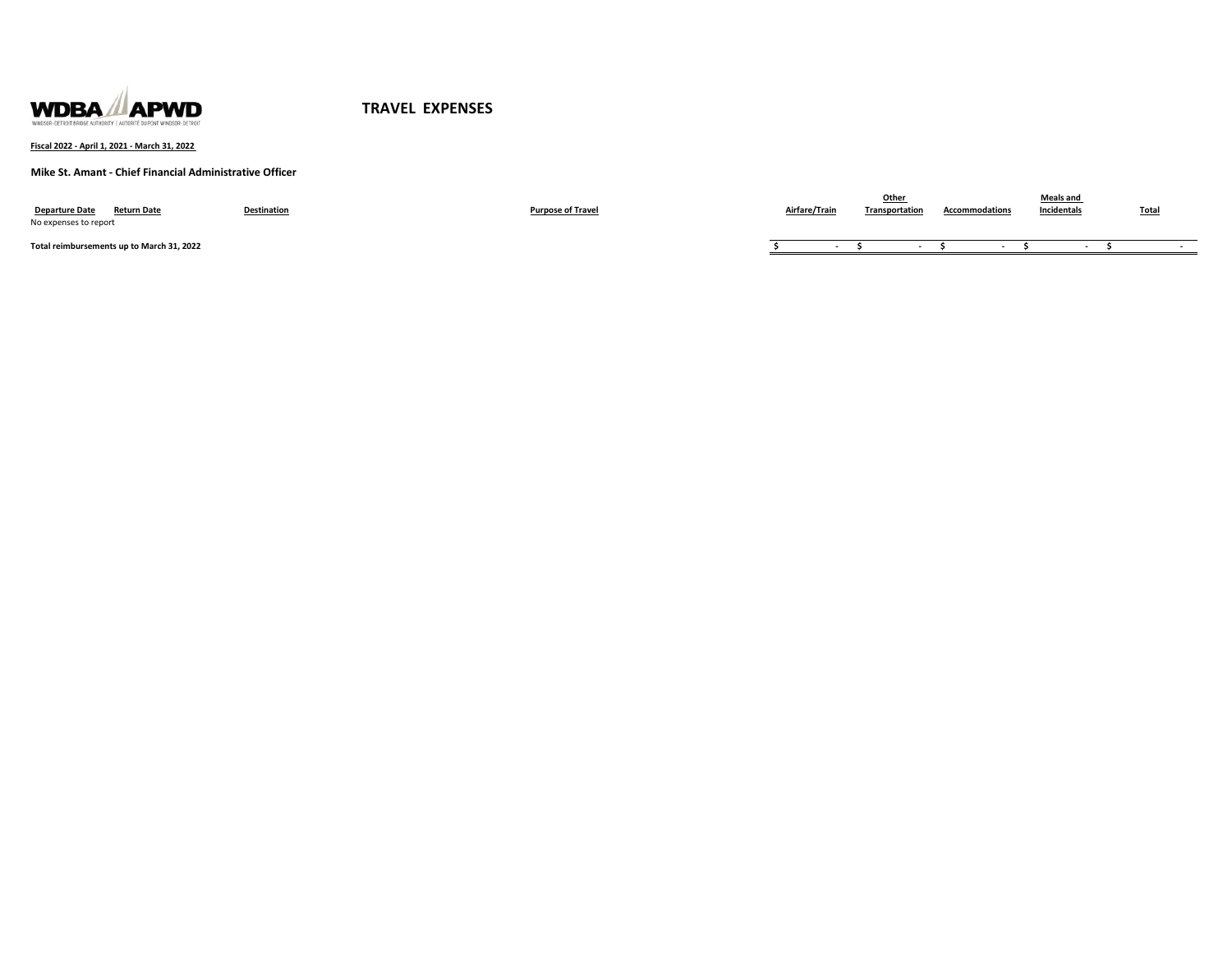

**Fiscal 2022 - April 1, 2021 - March 31, 2022** 

### **Heather Grondin - Vice President, Corporate Affairs and External Relations**

| <b>Departure Date</b><br>No expenses to report | <b>Return Date</b> | <b>Destination</b> | <b>Purpose of Travel</b> | Airfare/Train | Othe<br>Transportation | <b>Accommodations</b> | <b>Meals and</b><br>Incidentals | <b>Total</b> |
|------------------------------------------------|--------------------|--------------------|--------------------------|---------------|------------------------|-----------------------|---------------------------------|--------------|
| Total reimbursements up to March 31, 2022      |                    |                    |                          |               |                        |                       |                                 |              |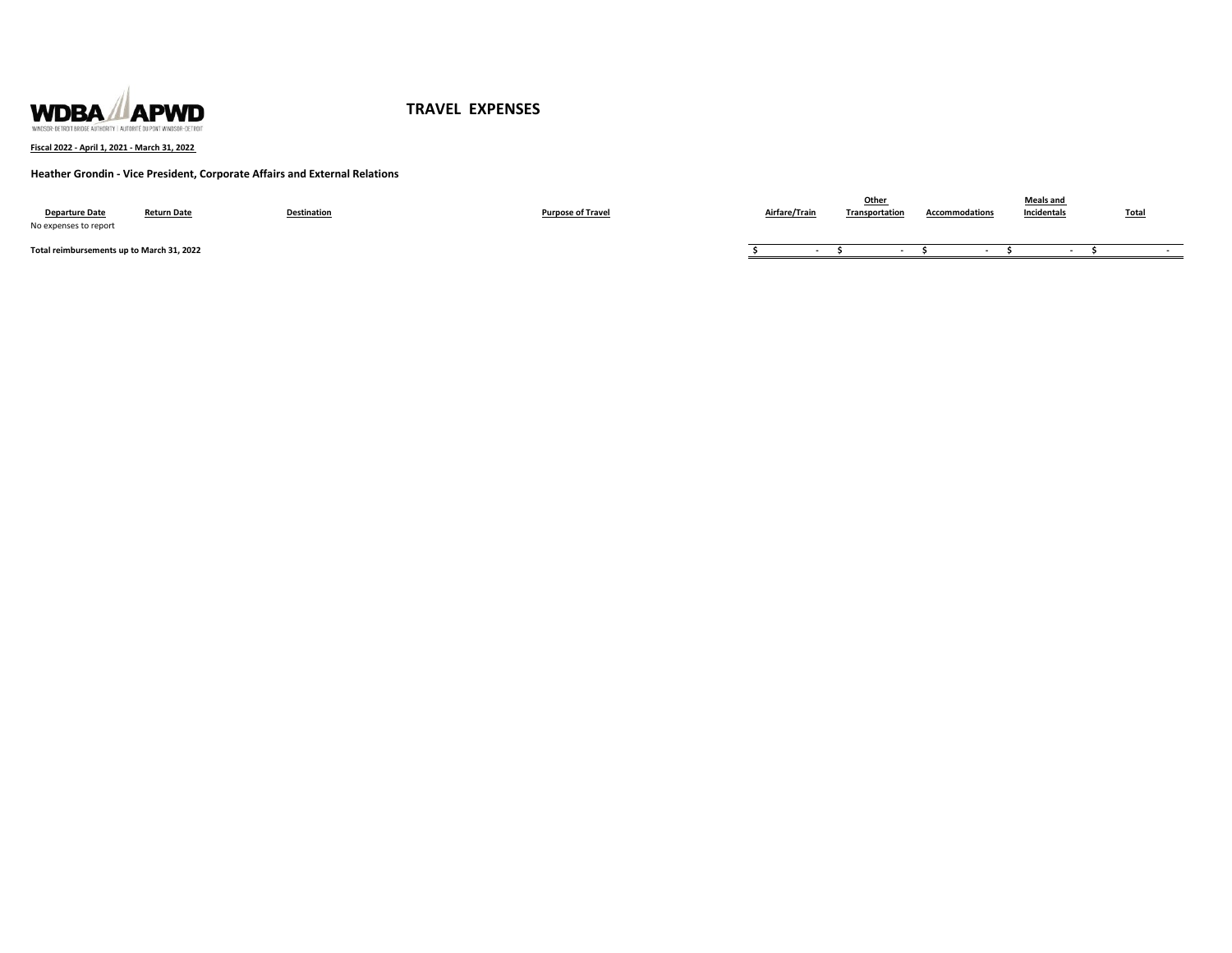

**Fiscal 2022 - April 1, 2021 - March 31, 2022** 

**Vicky Tuquero - Corporate General Counsel**

| <b>Departure Date</b><br>No expenses to report | <b>Return Date</b> | <b>Destination</b> | <b>Purpose of Travel</b> | Airfare/Train | Other<br>Transportation | <b>Accommodations</b> | <b>Meals and</b><br>Incidentals | <b>Total</b> |
|------------------------------------------------|--------------------|--------------------|--------------------------|---------------|-------------------------|-----------------------|---------------------------------|--------------|
| Total reimbursements up to March 31, 2022      |                    |                    |                          |               |                         |                       |                                 |              |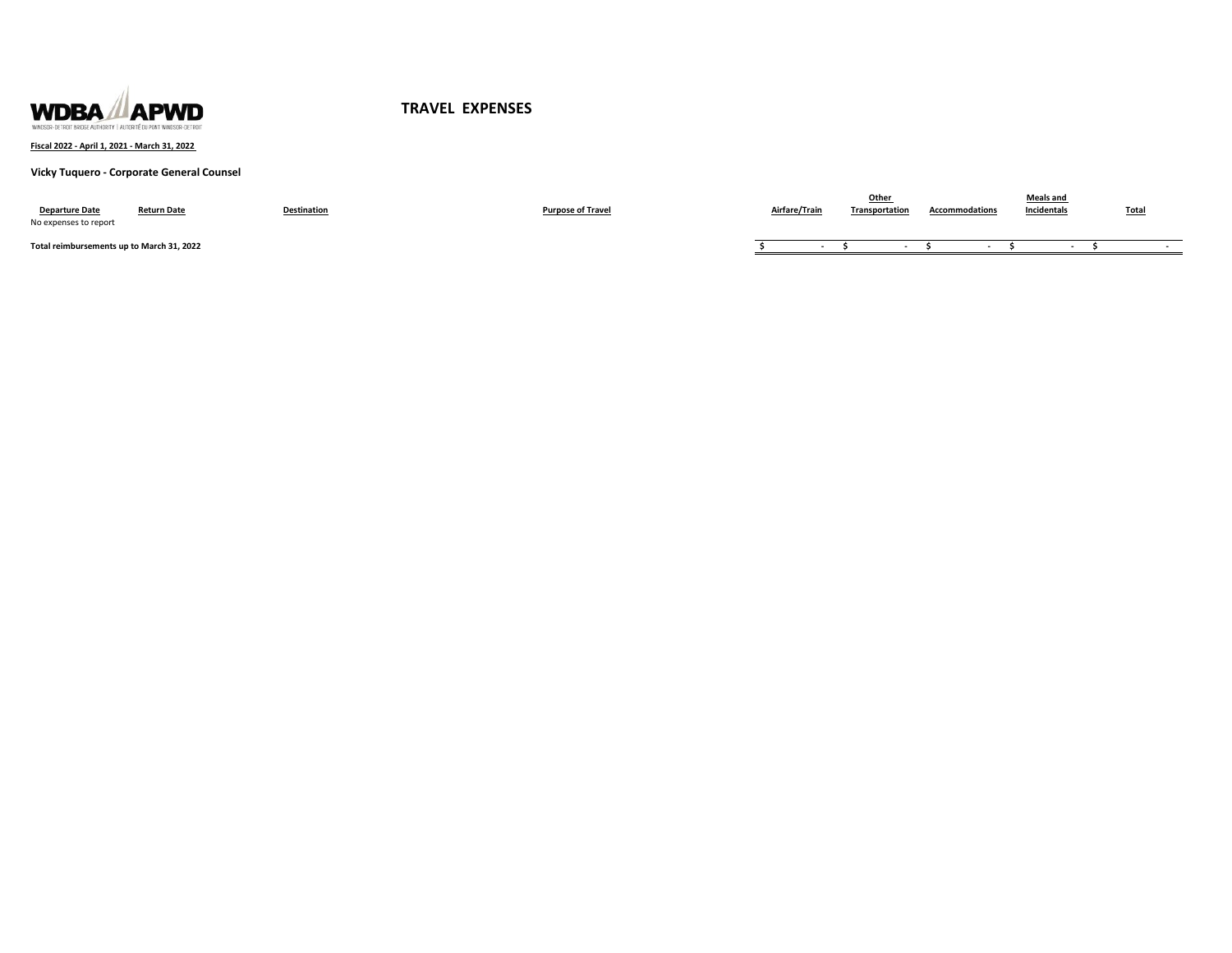

**Fiscal 2022 - April 1, 2021 - March 31, 2022** 

**Grant Hilbers - Vice President, Engineering**

| <b>Departure Date</b><br>No expenses to report | <b>Return Date</b> | Destination | <b>Purpose of Travel</b> | Airfare/Train | <u>Other</u><br>Transportation | <b>Accommodations</b> | Meals and<br>Incidentals | <b>Total</b> |
|------------------------------------------------|--------------------|-------------|--------------------------|---------------|--------------------------------|-----------------------|--------------------------|--------------|
| Total reimbursements up to March 31, 2022      |                    |             |                          |               |                                |                       |                          |              |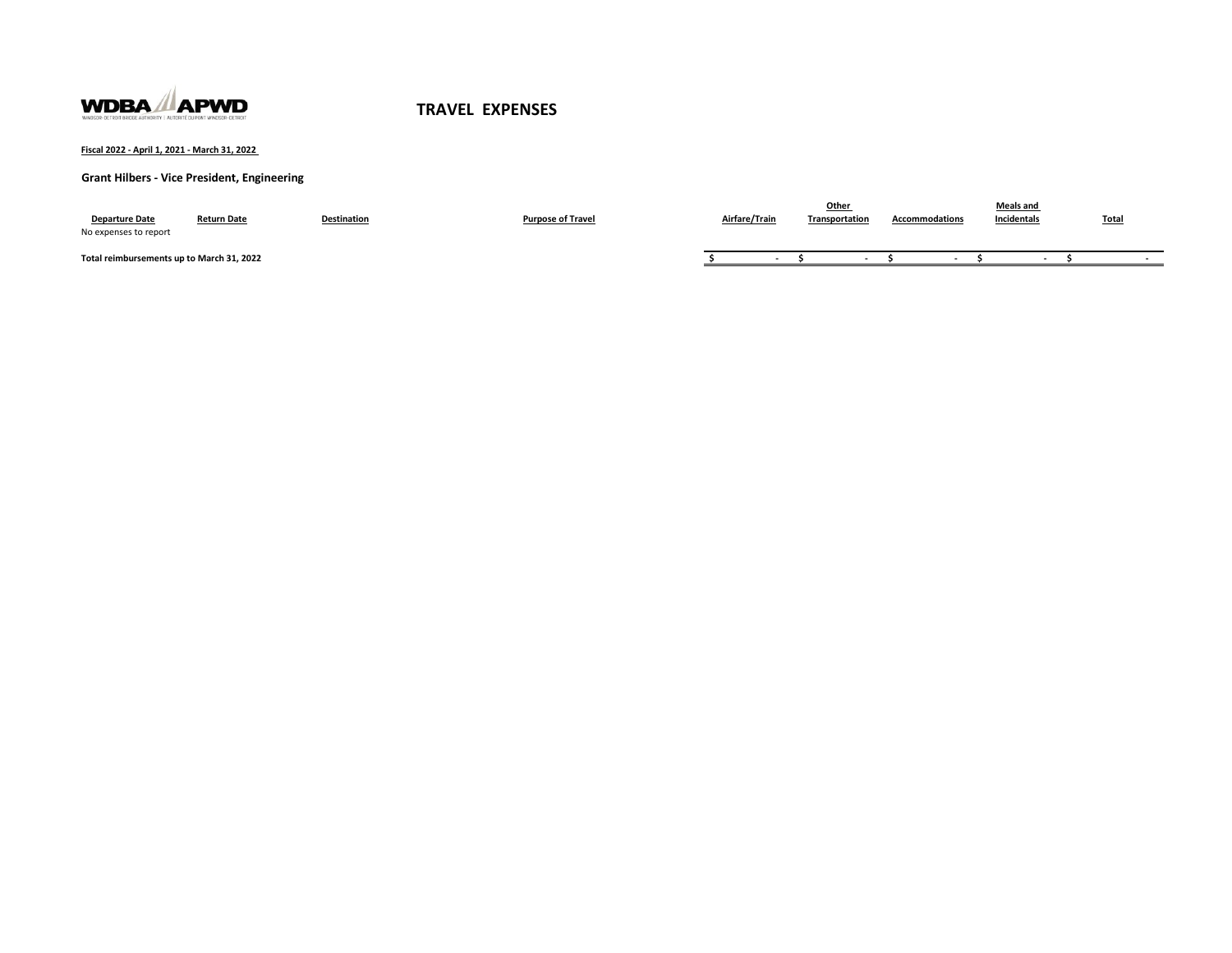

### **Fiscal 2022 - April 1, 2021 - March 31, 2022**

### **Dries Brand - Vice President, Project Management**

|                       |                    |                    |                                                                          |               | Other          |         |                       | <b>Meals and</b> |             |              |
|-----------------------|--------------------|--------------------|--------------------------------------------------------------------------|---------------|----------------|---------|-----------------------|------------------|-------------|--------------|
| <b>Departure Date</b> | <b>Return Date</b> | <b>Destination</b> | <b>Purpose of Travel</b>                                                 | Airfare/Train | Transportation |         | <b>Accommodations</b> |                  | Incidentals | <b>Total</b> |
| 7-Aug-21              | 28-Aug-21          | Windsor, ON        | To attend in person meetings and tour of the canadian port of entry site | 1,300.31      | 2,823.18       |         |                       |                  | ,403.25     | 6.526.74     |
| 16-Oct-21             | 23-Oct-21          | Windsor, ON        | To attend in person meetings                                             | 2.107.04      |                | 87.50 : | 946.05                |                  | 863.05      | 4,003.6      |
| 21-Nov-21             | 26-Nov-21          | Windsor, ON        | To attend in person meetings                                             | 1.855.67 :    |                | 87.50   | 740.40 \$             |                  | 657.90      | 3,341.41     |
|                       |                    |                    |                                                                          |               |                |         |                       |                  |             |              |

### **Total reimbursements up to March 31, 2022**

| Airfare/Train |          | Transportation |          | <b>Accommodations</b> |          |  | Incidentals | Total    |
|---------------|----------|----------------|----------|-----------------------|----------|--|-------------|----------|
| Ś             | 1.300.31 |                | 2.823.18 |                       | ٠        |  | 2.403.25    | 6,526.7  |
| \$            | 2.107.04 |                | 87.50    |                       | 946.05   |  | 863.05      | 4,003.6  |
| Ś             | 1.855.67 |                | 87.50    |                       | 740.40   |  | 657.90      | 3,341.4  |
| Ś             | 5.263.02 |                | 2.998.18 |                       | 1.686.45 |  | 3.924.20    | 13.871.8 |